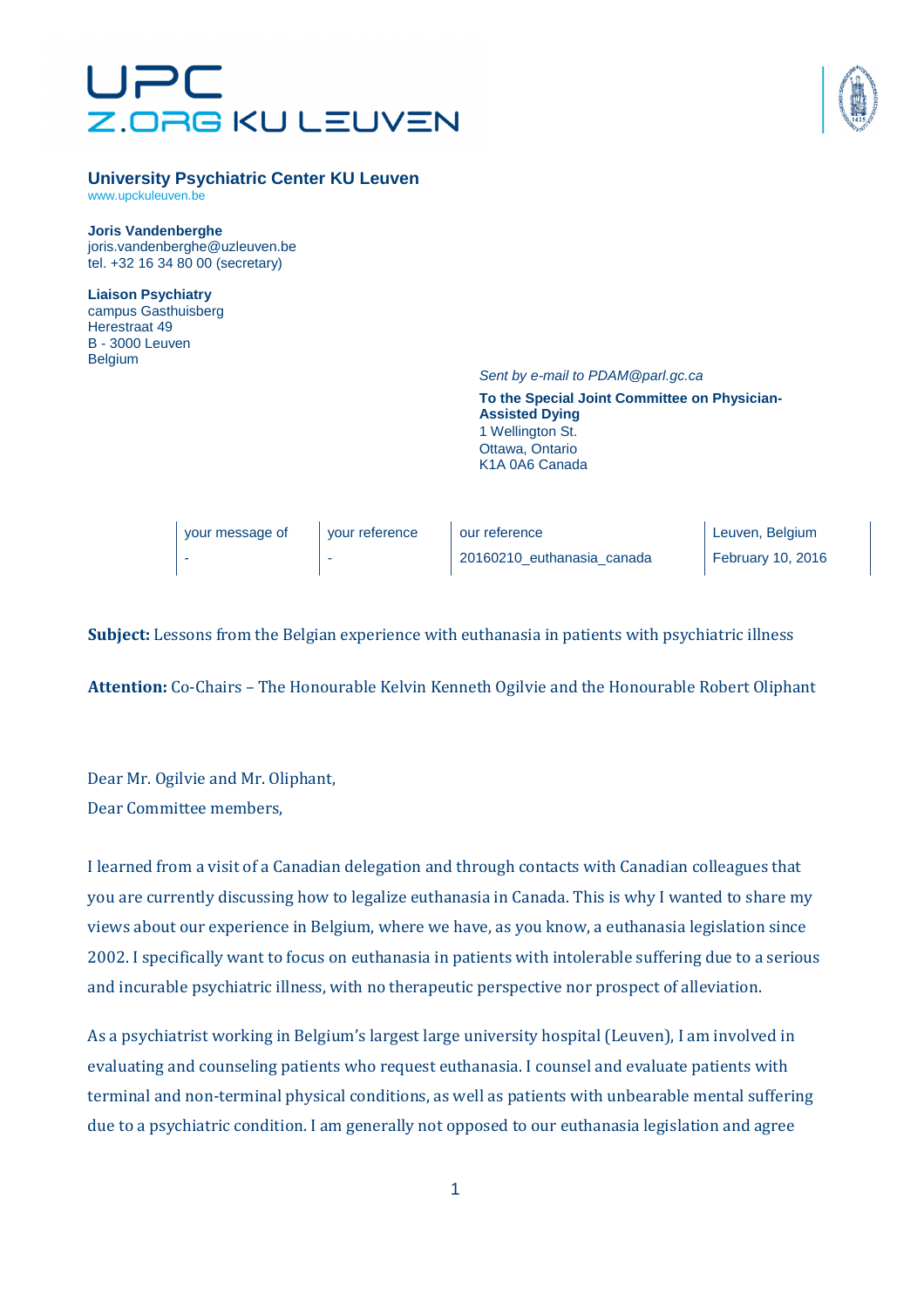## UPC Z.ORG KU LEUVEN



that patients suffering from psychiatric conditions should not be excluded from our legislation. However, extra precautions are urgently needed.

In my experience, the Belgian legislation allows for a careful and ethically founded practice of euthanasia of patients with a psychiatric illness, but does not offer sufficient guarantees for it. A conscientious, careful, and ethically founded practice is realized only if the physicians, hospitals and institutions involved apply standards, conditions and precautions above and beyond the legal requirements. These extra standards, conditions and precautions imply, for instance:

- a close collaboration with the institutional clinical ethics committee, which reviews and discusses each case in advance;
- a sufficiently long and thorough evaluation process with ample and frequent contacts between the physicians, as well as other professionals involved, and the patient;
- a careful consideration of the patient's context;
- the strict use of scientifically based standards to determine whether the legal criterion of lack of medical perspective has been met, guaranteeing that every reasonable treatment option or intervention to alleviate the suffering has been tried according to the state of the art;
- involvement of the family and/or important third parties;
- consultation and discussion amongst all physicians and caregivers involved;
- an imperative two-track approach, always combining the 'euthanasia track' with a parallel 'recovery track';
- and specific expertise in all aspects of the evaluation (expertise in the evaluation of decision making capacity, expertise in the evaluation of diagnosis and of the therapeutic options for the specific condition that leads to the unbearable suffering, psychotherapeutic expertise for the evaluation of the layers of meaning in a euthanasia request and of the influence of transference and countertransference).

Without these standards, conditions and precautions above and beyond the legal conditions, an ethically founded practice is not realized, leading to dramatic and avoidable deaths due to euthanasia, and traumatic loss for the next of kin. 13 years of Belgian experience and accumulating evidence from national and international media reports, scientific reports and personal contacts show that the majority of euthanasia requests and actual euthanasia cases are dealt with without sufficient regard for these extralegal but ethically and deontologically imperative conditions and